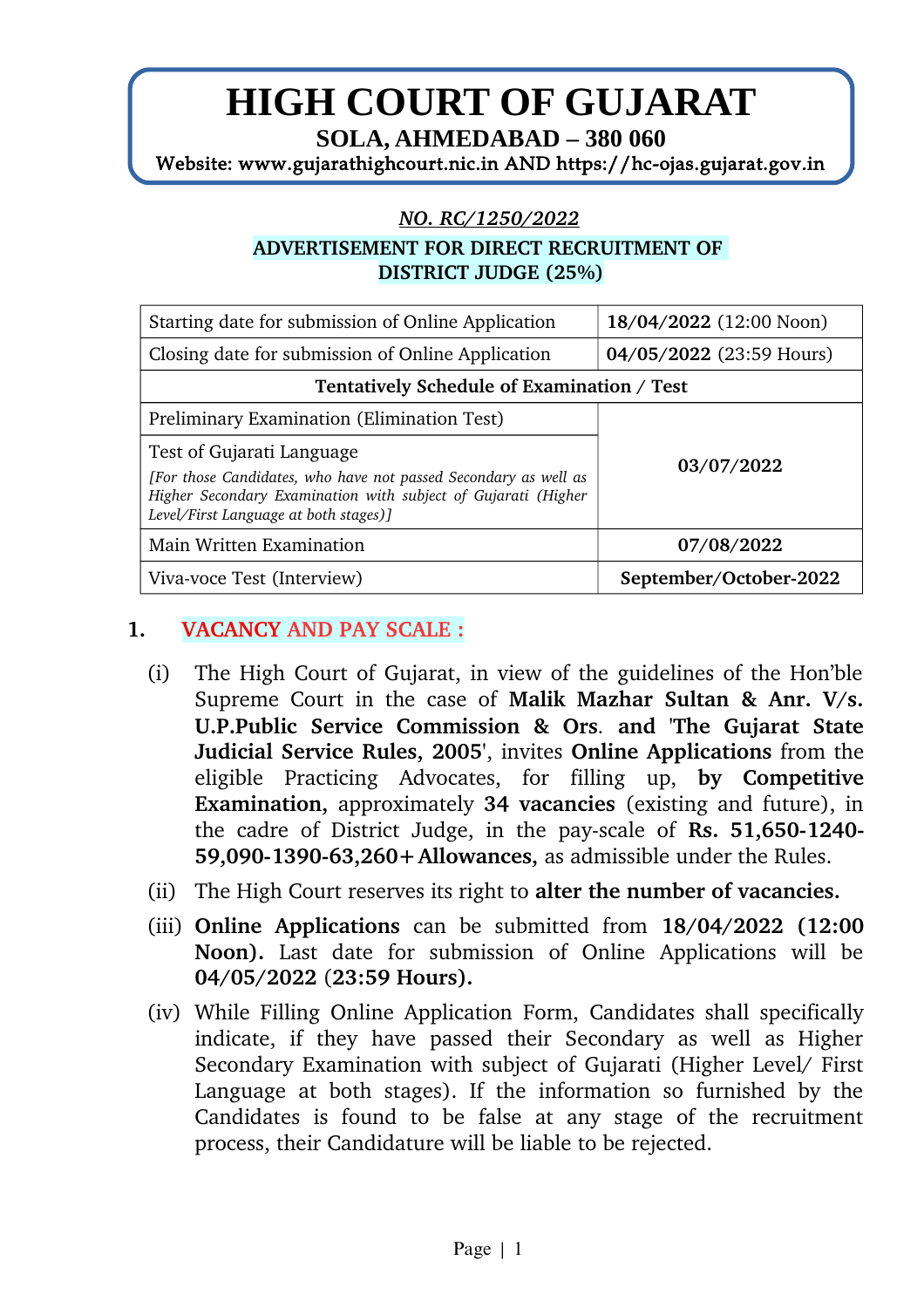#### **2. ESSENTIAL QUALIFICATIONS :**

- (i) Candidate must possess a **Degree in Law** from a University recognized by law in India.
- (ii) Candidate must be a **practicing Advocate** in Courts of Civil and/or Criminal jurisdiction on the last date fixed for submission of Online Applications and must have so practiced continuously for a **period not less than Seven Years**, immediately preceding as on the last date fixed for submission of the Online Application **i.e. on 04/05/2022.**
- (iii) Candidate must possess **Basic Knowledge of Computer Application / Operation,** as set out by the Government of Gujarat in General Administration Department Resolution No. PRCH-102005-1532-K, dated 30/09/2006 and No. CRR-10-2007-120320-G.5, dated 13/08/2008.

# **3. AGE LIMIT :**

A candidate must have attained the **age of 35 years** and must not have attained the **age of 48 years** in the case of candidates belonging to Scheduled Castes, Scheduled Tribes and Socially & Educationally Backward Classes, Locomotor Disabled Persons and Ex-servicemen and **45 years** in the case of General Candidates, as on the **last date fixed for submission of the Online Application, i.e. on 04/05/2022.**

#### **Note:**

In view of the Government in General Administrative Department Resolution No. CRR/11/2021/450900/G.5, dated 14/10/2021, it has been decided by the High Court to grant Age Relaxation of 01 Year in upper Age Limit in the instant Recruitment Process.

#### **4. FEES AND MODE OF PAYMENT :**

- (i) The candidates belonging to General Category are required to pay Examination Fees of **Rs.1,500/** plus Bank Charges whereas **Rs.750/-** plus Bank Charges are required to be paid by the Candidates belonging to Scheduled Castes and Scheduled Tribes, Socially & Educationally Backward Classes, Locomotor Disabled Persons and Ex-Servicemen Categories via "Print Application / Pay Fee" Button through SBI e-Pay, provided on the webpage of HC-OJAS Portal.
- (ii) Carefully Read and Follow the Instructions/Help given thereat. Select the Mode of Payment **i.e. Online Payment or Cash-Challan (Offline)** (Challan will be generated Online at SBI e-Pay Website).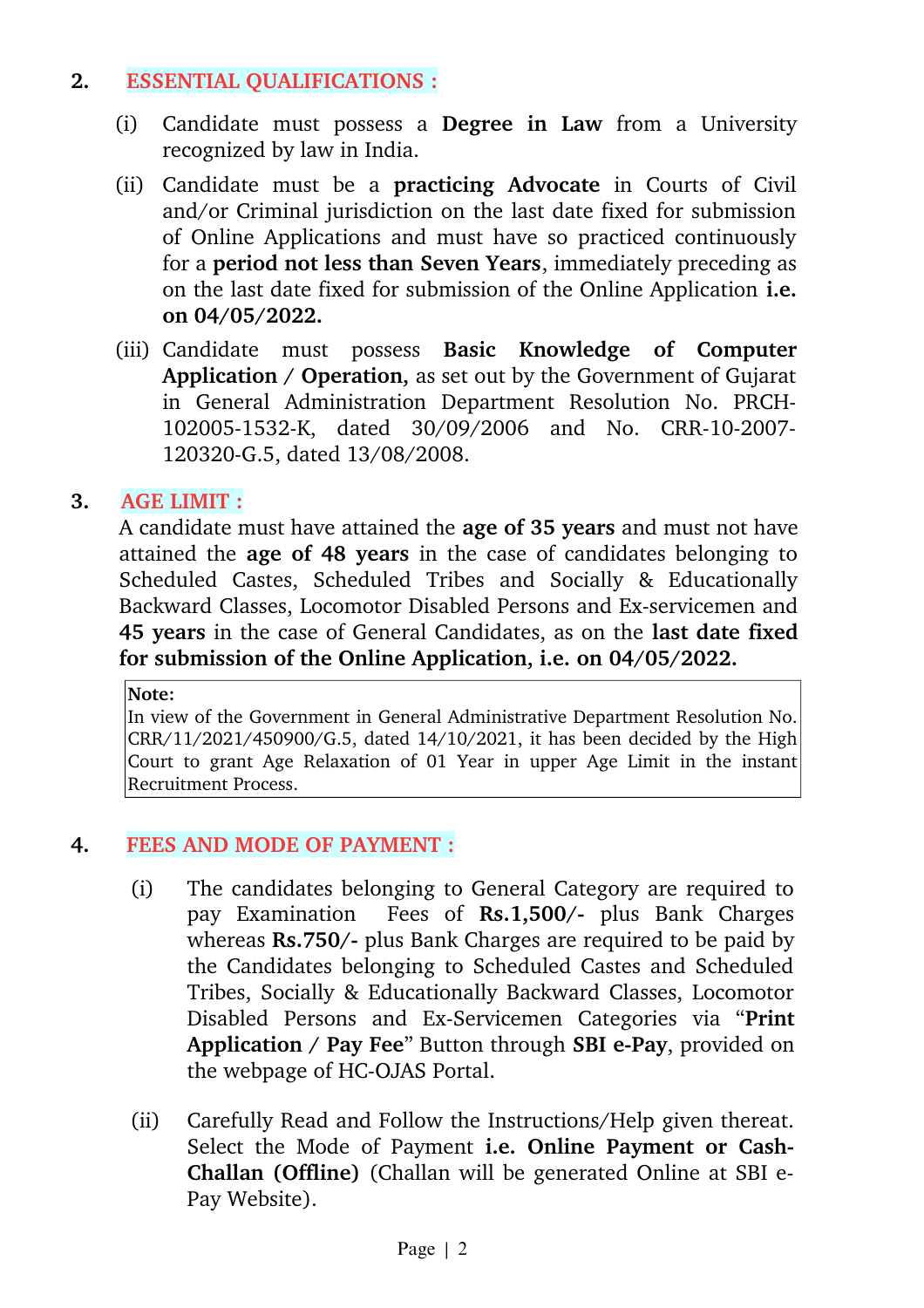(iii) In case of Online Payment Mode, after successful payment, Candidate will get **e-Receipt** of the same. However, if Transaction / Payment fails due to any technical reasons, follow the Instructions thereat.

*Note : eReceipt will be generated/obtained ONLY upon successful transaction/Payment and at relevant point in time and the same will NOT be obtained/generated afterwards.*

- (iv) If SBI Branch: Cash-Challan (Offline) Option is selected, Candidate is required to take printout of 'Challan' and pay the requisite Fees before the Challan Expiry Date & Time, at any of the SBI Branch, by submitting the said Challan to the Bank. The Concerned Bank Branch will retain Bank Copy of the 'Challan' and return the Candidate Copy to the Candidate. *Note : Payment of Fees cannot be made after the specified expiry Date*
- (v) Candidates are advised to **preserve** the copy of the **e-Receipt** / **Cash-Challan** till the conclusion of the Recruitment Process.
- (vi) Confirmed 'Online Application', submitted by the Candidate, will be considered as **VALID** Application, only after he/she remits the Examination Fees, as required, in the State Bank of India through **SBI e-Pay**, before due time.
- (vii) Requisite Examination Fees, can be paid through either Mode i.e. Online (from 18/04/2022 to 04/05/2022) or Offline (Cash-Challan) (till the Challan Expiry Date) and ONLY the same shall be considered as VALID.
- (viii) Fees paid by **any other mode**, will NOT be accepted.
- (ix) Fees once paid, shall **NOT be Refunded** OR shall **NOT be** Adjusted in any subsequent Recruitment Process, under any circumstances.

# **5. SCHEME OF EXAMINATION & SYLLABUS :**

*& Time.*

- **(I) Preliminary Examination (Elimination Test)** (Tentatively scheduled on **3 rd July, 2022). [Total 02 Papers]**
	- (i) **The Preliminary Examination (Elimination Test) shall consist of 02 Papers** (each of 100 Marks & 02 Hours' duration) consisting of **Multiple Choice Questions (MCQs) each of 01 Mark** and would be **based on the following Syllabus :**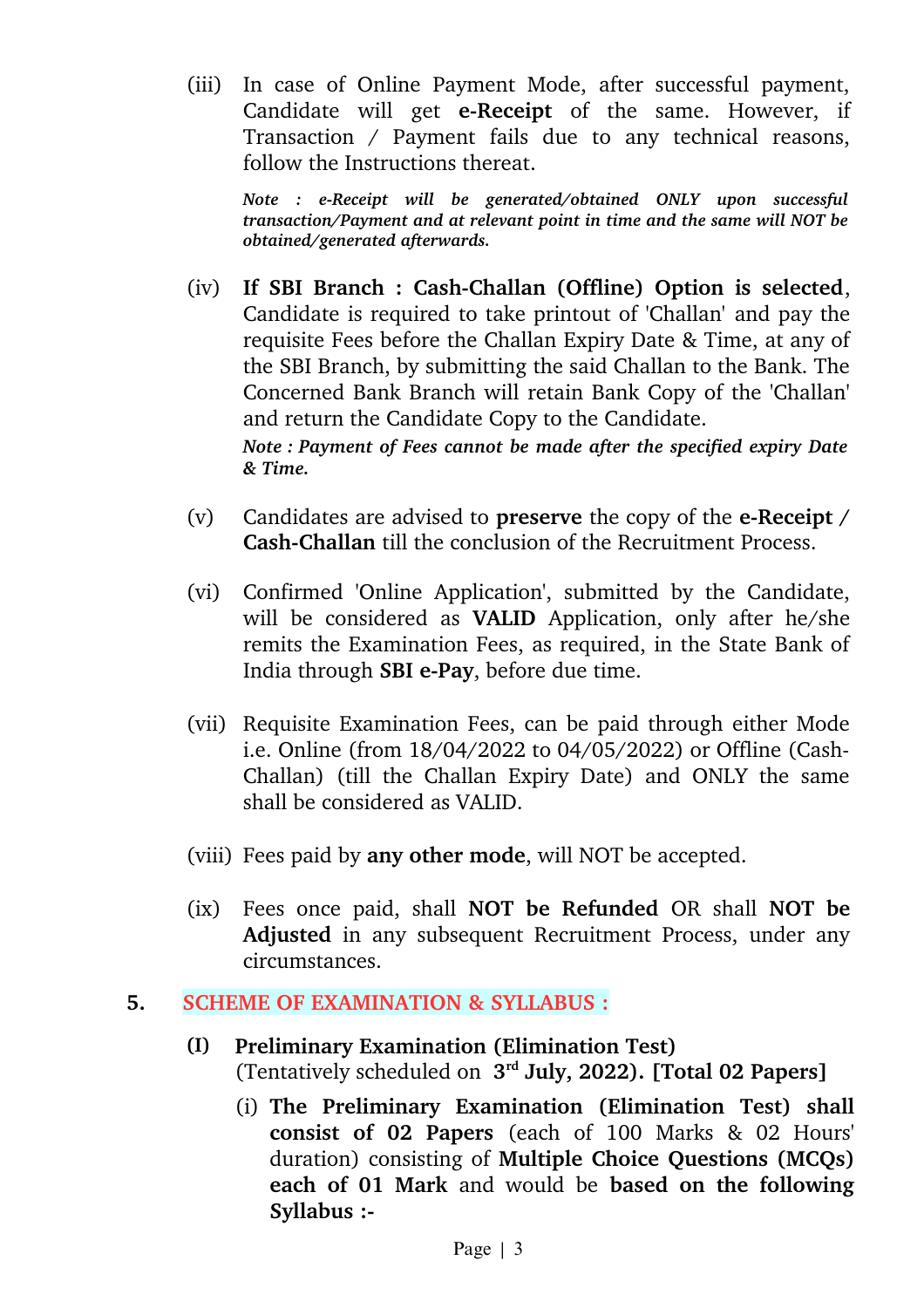## **Paper – I : Law (100 Marks - 02 Hours)**

- (a) The Constitution of India
- (b) The Code of Civil Procedure, 1908, The Transfer of Property Act, 1882, The Specific Relief Act, 1963, The Indian Partnership Act, 1932, The Indian Contract Act, 1872, The Sale of Goods Act, 1930, The Limitation Act, 1963, The Arbitration and Conciliation Act, 1996, The Motor Vehicles Act, 1988, The Commercial Courts Act, 2015, The Family Courts Act, 1984
- (c) The Indian Penal Code, 1860, The Code of Criminal Procedure, 1973, The Indian Evidence Act, 1872, The Narcotic Drugs & Psychotropic Substances Act, 1985, The Negotiable Instruments Act, 1881, Protection of Children from Sexual Offence Act, 2012
- (d) The Juvenile Justice (Care and Protection of Children) Act, 2015
- (e) The Scheduled Castes and Scheduled Tribes (Prevention of Atrocities) Act, 1989
- (f) The Prevention of Corruption Act, 1988
- (g) The Electricity Act, 2003
- (h) The Protection of Women from Domestic Violence Act, 2005
- (i) The Immoral Traffic (Prevention) Act, 1956
- (j) The Information Technology Act, 2000
- (k) The Indecent Representation of Women (Prohibition) Act, 1986
- (l) Legal Maxims
- (m) Medical Jurisprudence
- (n) Jurisprudence and Legal Phraseology

# **Paper – II : English, General Knowledge & Awareness (100 Marks 02 Hours)**

- (a) English Language
- (b) General Knowledge
- (c) Current Affairs
- (d) Indian History and Geography
- (e) Basics of Science and Technology
- (f) Sports
- (g) Analytical Reasoning /Mental Ability
- (h) Basic Knowledge of Computer Operation / Application

## (ii) **The language of the 'Question Papers' (I & II) of the Preliminary Examination, will be English.**

(iii) Preliminary Examination Papers (Objective Type) **shall be assessed / evaluated** by the Computer, as per entries made on **OMR Sheet**. As the evaluation is being done on the **Computer** by **Scanning**, there is no human intervention and hence, queries relating to **rechecking of the OMR Sheets**, subsequent to the Preliminary Examination, will not be entertained by the High Court.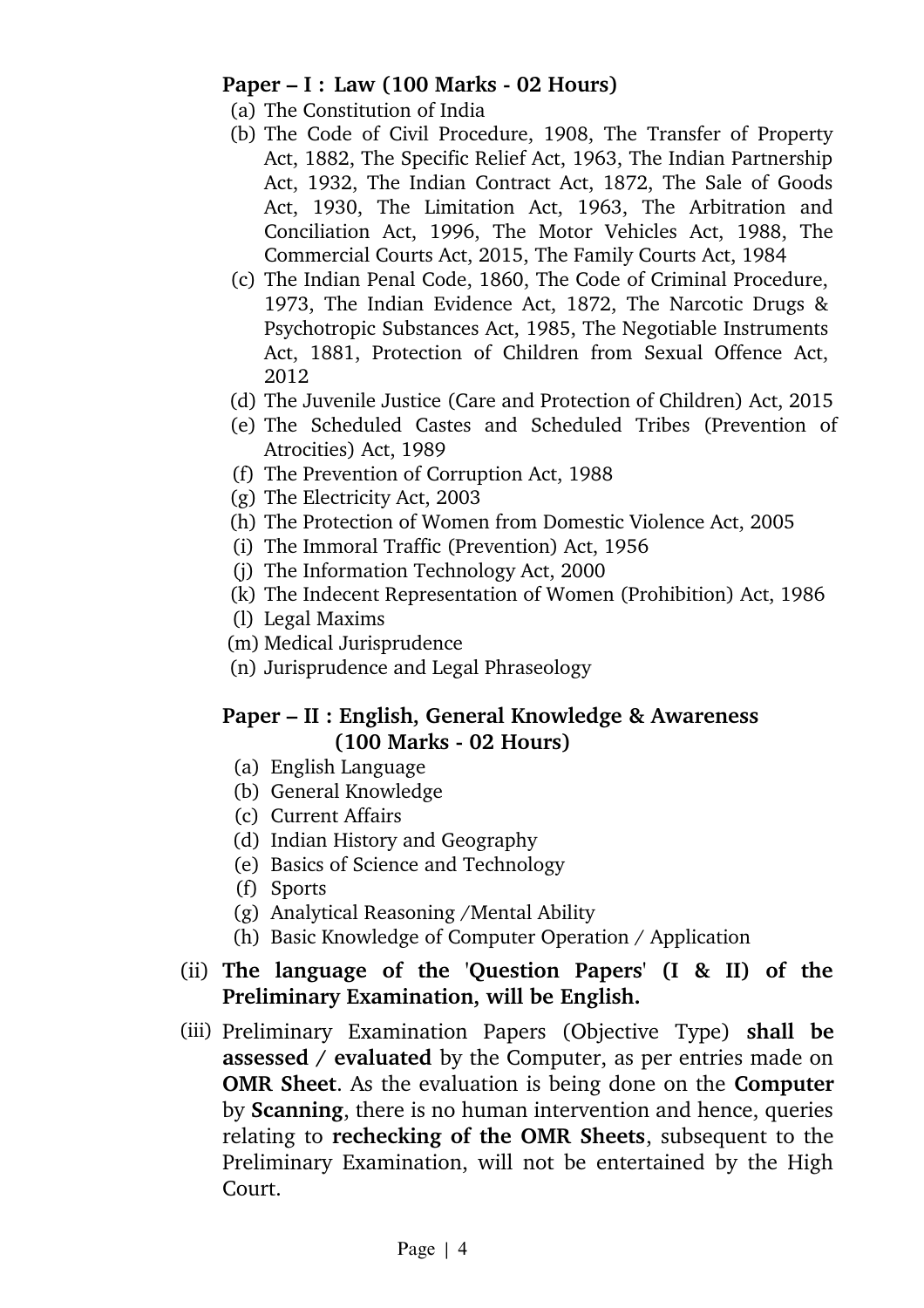(iv) In view of amended Rule-5, viz. Clause (aa) of Sub-Rule  $(2)$  of Rule5 of "The Gujarat State Judicial Service Rules, 2005", Candidates who have not passed Secondary as well as Higher Secondary Examination with subject of Gujarati (Higher Level/ First Language at both stages) are required to pass the vernacular (Gujarati) Language Proficiency Test as prescribed below and to secure minimum 40% Marks for being eligible for being called for Main Written Examination.

## **Paper – III : Test of Gujarati Language : (50 Marks – 1½ Hours)**

*[For those Candidates, who have not passed Secondary as well as Higher Secondary Examination with subject of Gujarati (Higher Level/First Language at both stages)]*

# **Syllabus for Gujarati Language Test :**

- (૧) ગજરાતી નિબંધ લેખન
- (૨) ફકરા ઉપરથી પ્રશ્નોના જવાબ
- (૩) સમાનાર્થી શબ્દો
- $(8)$  વિરૂદ્વાર્થી શબ્દો
- $(y)$  પત્રલેખન
- $\sigma(\varepsilon)$  ભાષાંતર $-$ અનુવાદ (ગુજરાતી અંગ્રેજી અને અંગ્રેજી ગુજરાતી)
- (૭) ટંકનોધ (કોઈપણ વિષય પર)
- $\epsilon$ ) ગજરાતી વ્યાકરણ
- (v) **To become eligible for Main Written Examination, the Candidate**

has to secure 50% or more Marks in the Preliminary Examination (Elimination Test) and must have also passed their Secondary and Higher Secondary Examinations with subject of Gujarati (Higher Level / First Language at both stages);

#### **OR**

has to secure 50% or more Marks in the Preliminary Examination (Elimination Test) and 40% or more Marks in the Test of Gujarati Language, in case they have not passed their Secondary and Higher Secondary Examinations with subject of Gujarati (Higher Level / First Language at both stages).

(vi) The Marks obtained by the Candidates in the Preliminary Examination (Elimination Test) as well as the Test of Gujarati Language shall not be taken into consideration for preparing the Final Merit of the candidates.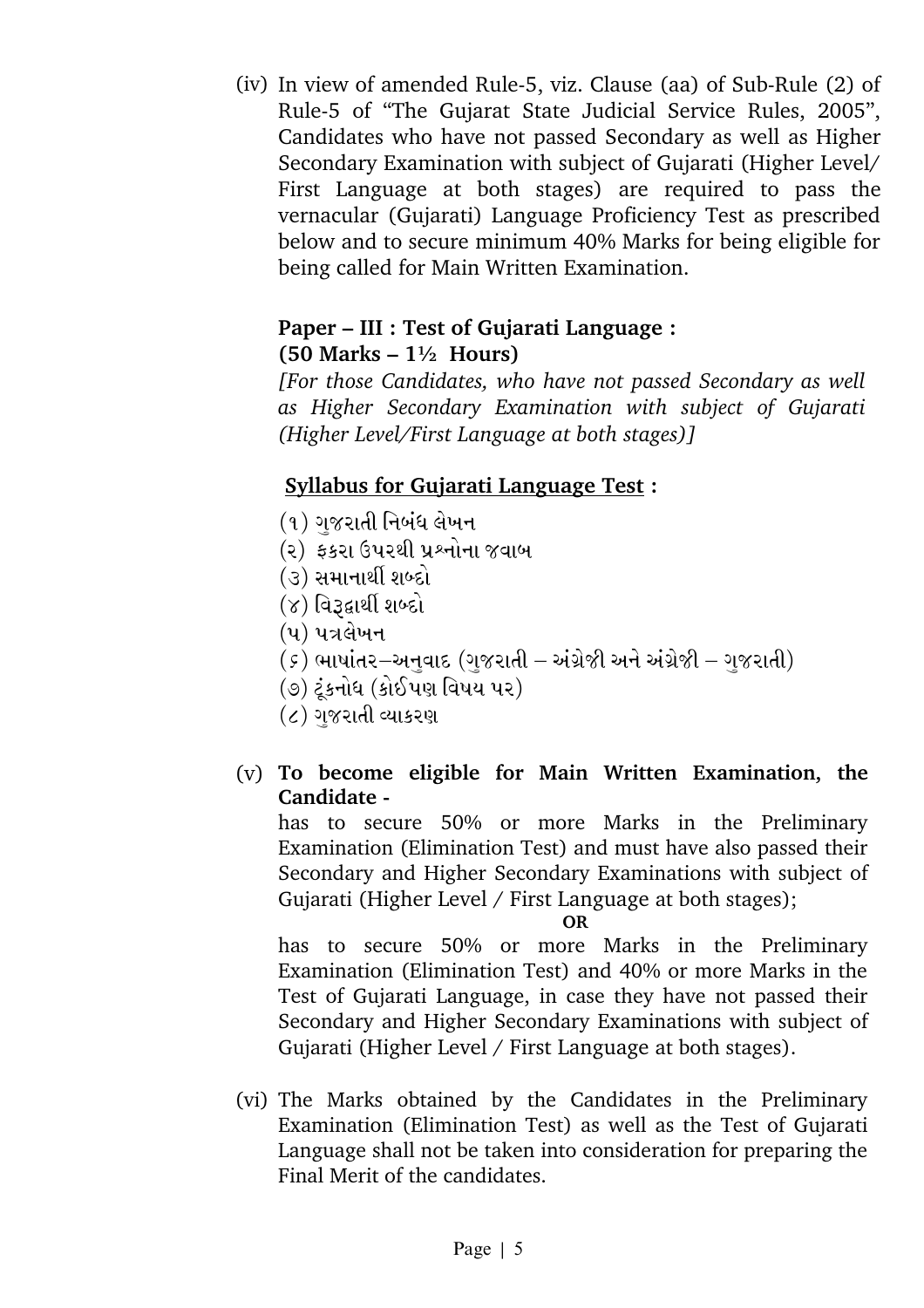## **(II) Competitive Examination :**

- **(A) Main Written Examination (Descriptive Type) : (Tentatively scheduled on 07/08/2022)**
- (i) The Main Written Examination (Descriptive Type) shall consist of **Two Papers (**each of **100 Marks & 03 Hours' duration),** based on the S**yllabus** given below:

## **Paper – I (Criminal) [100 Marks – 03 Hours]**

- (a) The Indian Penal Code, 1860
- (b) The Code of Criminal Procedure, 1973
- (c) The Indian Evidence Act, 1872
- (d) The Prevention of Corruption Act, 1988
- (e) The Narcotic Drugs & Psychotropic Substances Act, 1985
- (f) The Negotiable Instruments Act, 1881
- (g) The Scheduled Castes and the Scheduled Tribes (Prevention of Atrocities) Act, 1989
- (h) Protection of Children from Sexual Offence Act, 2012
- (i) The Juvenile Justice (Care and Protection of Children) Act, 2015
- (j) The Protection of Women from Domestic Violence Act, 2005
- (k) The Immoral Traffic (Prevention) Act, 1956
- (l) The Information Technology Act, 2000
- (m) The Indecent Representation of Women (Prohibition) Act, 1986

# **Paper – II (Civil) [100 Marks – 3 Hours]**

- (a) The Constitution of India
- (b) The Code of Civil Procedure, 1908
- (c) The Indian Contract Act, 1872
- (d) The Specific Relief Act, 1963
- (e) The Indian Partnership Act, 1932
- (f) The Sale of Goods Act, 1930
- (g) The Limitation Act, 1963
- (h) The Transfer of Property Act, 1882
- (i) Succession Laws, Personal Laws (Hindu, Muslim & Christian)
- (j) The Intellectual Property Laws
- (k) The Motor Vehicles Act, 1988
- (l) The Commercial Courts Act, 2015
- (m) The Arbitration and Conciliation Act, 1996
- (n) The Electricity Act, 2003
- (o) The Right to Fair Compensation & Transparency in Land Acquisition, Rehabilitation & Resettlement Act, 2013
- (p) The Family Courts Act, 1984
- (q) Basic Laws relating to Environment
	- The Environment (Protection) Act, 1986
	- The Wild Life (Protection) Act, 1972
- (ii) **Paper Style for Main Written Examination:**

**Paper – I (Criminal) & Paper – II (Civil), each shall consist of Two Parts as under :**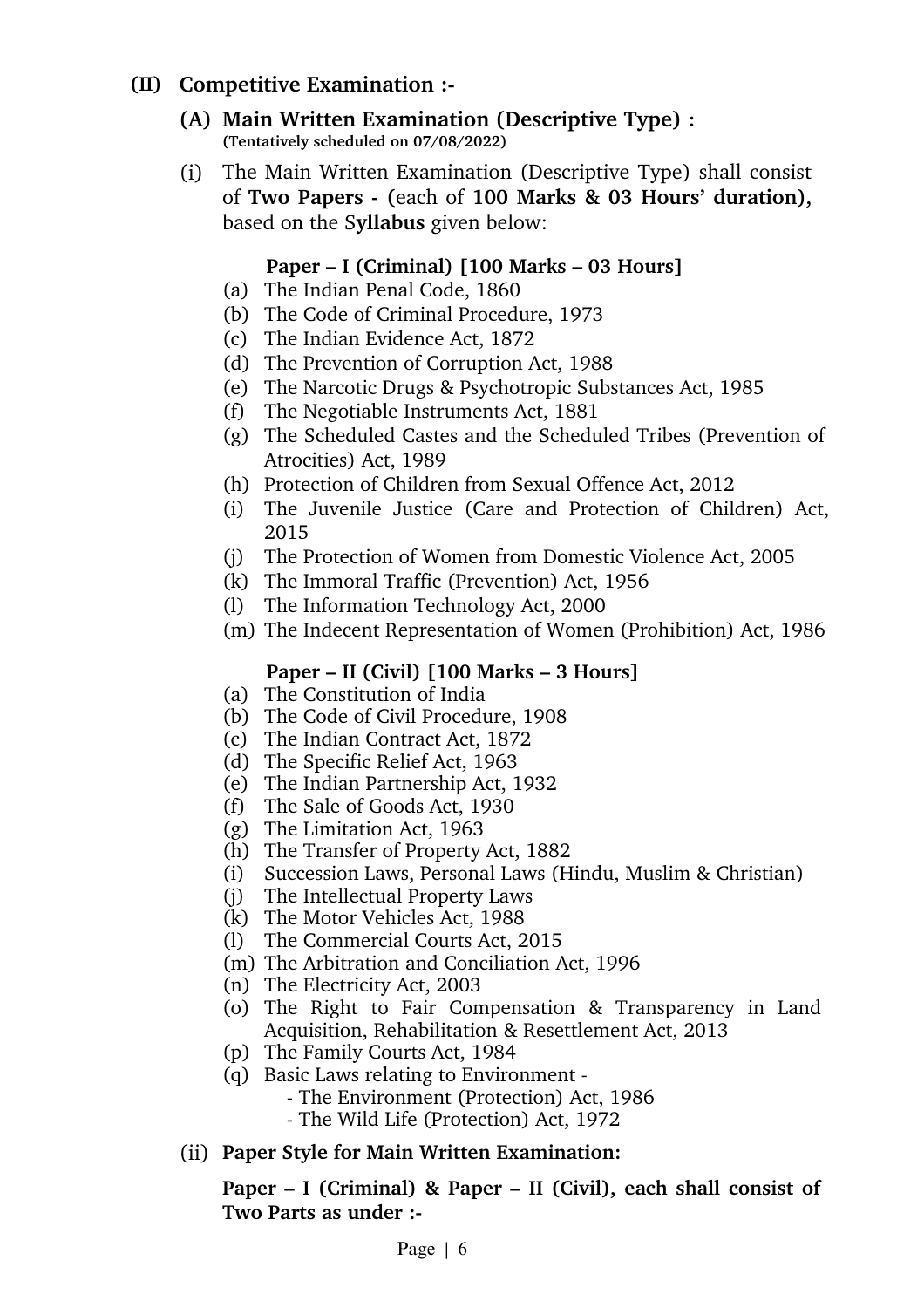#### **Paper – I (Criminal)**

**Part:I** (50 Marks) : Answer to Questions, Short Notes, Fill in the blank, True or False, One word Answers to Questions, Assertions/Reasons, Any Type of Questions

Part:II (50 Marks) : Judgment Writing

## **Paper – II (Civil)**

**Part:I** (50 Marks) : Answer to Questions, Short Notes, Fill in the blank, True or False, One word Answers to Questions, Assertions/Reasons, Any Type of **Ouestions** 

**Part:II** (50 Marks) : Judgment Writing

- (iii) Language of the Question Papers of Main Written Examination shall be English, and Answers to each Question shall be given in English, if not instructed otherwise.
- (iv) The candidates who obtain minimum 50% Marks in the aggregate and minimum 40% Marks in each individual Paper in the Main Written Examination, shall be eligible for being called for Viva-voce Test (Interview).

#### **(B)** Viva-voce Test (Interview) : **(Tentatively scheduled in the month of September/October2022)**

- (i) Viva-voce Test shall be of **50 Marks.**
- (ii) The **object of the Viva-voce Test** is to assess the suitability of the candidate for the cadre, by judging the mental alertness, knowledge of law, clear and logical exposition, balance of judgment, skills, attitude, ethics, power of assimilation, power of communication, character and intellectual depth analytical ability and the like, of the candidate.
- (iii) For being **eligible** to be included in the Select List, the candidate must obtain minimum 40% Marks in Viva-voce Test.

In view of the amended Rules viz. Sub-Rule (1) (i) of Rule 11 of 'The Gujarat State Judicial Service (Amendment) Rules, 2014', since 'Character' and 'Suitability', of a Candidate holds an important and paramount place for being considered for Appointment to the State Judicial Services, therefore, kindly note that, these aspects can be inquired into, by the Competent Authority, prior to the Viva-Voce Test (Interview), as per Annexure 'A':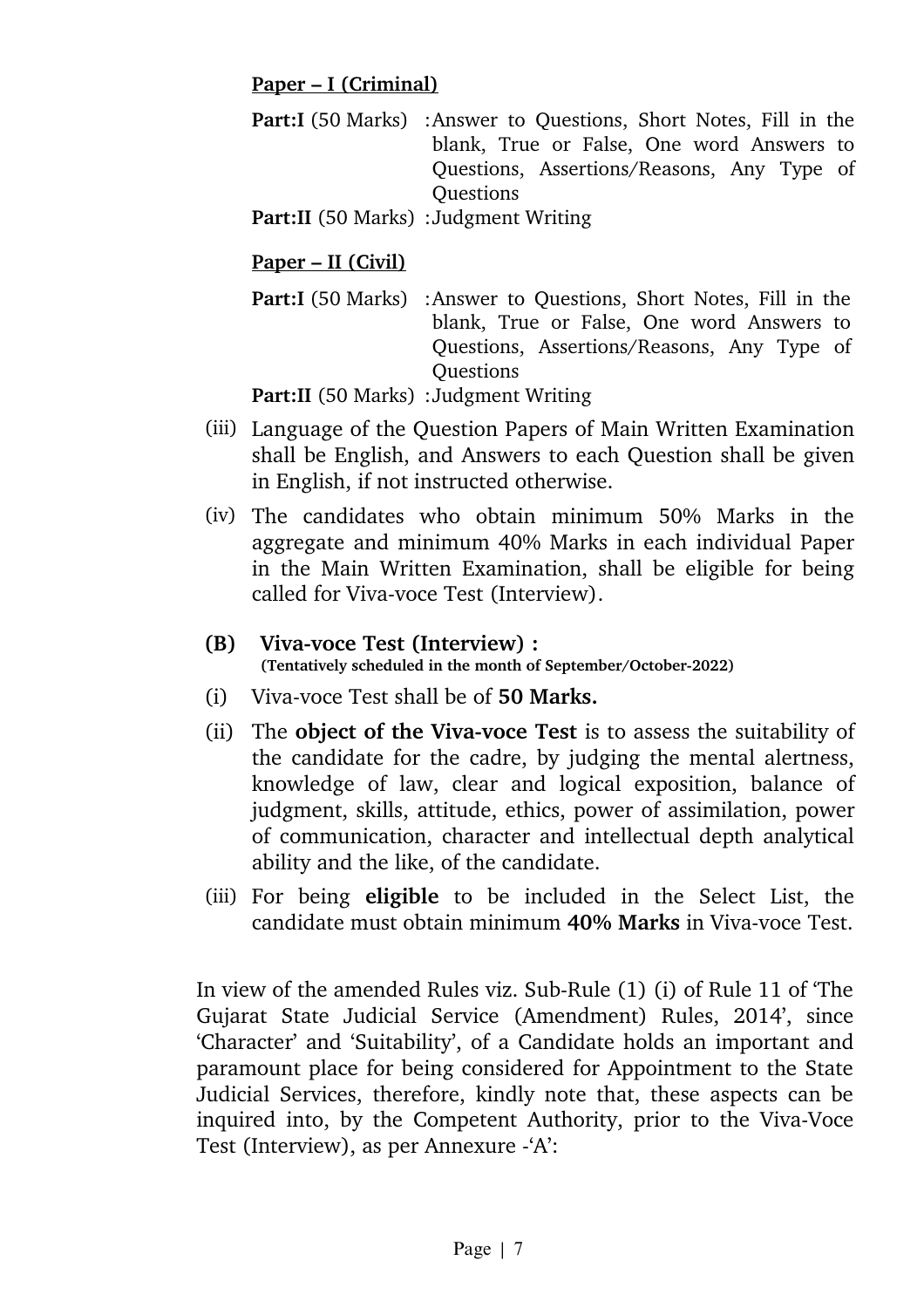# **Annexure'A'**

|    |                                                                                                                                                                                                                                                                                                                                                                         | Name of the<br>Candidate | Advocate/<br>Employee | Place of<br>Employment, if<br>any / Place of<br>Practice, if any |
|----|-------------------------------------------------------------------------------------------------------------------------------------------------------------------------------------------------------------------------------------------------------------------------------------------------------------------------------------------------------------------------|--------------------------|-----------------------|------------------------------------------------------------------|
| 1. | Whether the Candidate lives beyond his known means of<br>income? If yes, please mention specific details in support of<br>your opinion. (Please attach the documents, if any).                                                                                                                                                                                          |                          |                       |                                                                  |
| 2. | Whether he mixes with such persons as he should not? If yes,<br>please mention specific details in support of your opinion.<br>(Please annex the documents, if any).                                                                                                                                                                                                    |                          |                       |                                                                  |
| 3. | Whether any adverse report / complaint doubting integrity of<br>the candidate in relation to the cases attended by him is<br>received? If yes, please mention specific details and its<br>outcome, in support of your opinion. (Please annex the<br>documents, if any.)                                                                                                 |                          |                       |                                                                  |
| 4. | As a Competent Authority, if you have learnt about doubtful<br>integrity of the candidate from any other source, please<br>mention the specific details in support of your opinion.<br>(Please annex the documents, if any).                                                                                                                                            |                          |                       |                                                                  |
| 5. | If the Competent Authority has no knowledge of above facts,<br>it may inquire from the source like (i) Judicial Officer at<br>Taluka level (ii) Head of the Department in which the<br>candidate is serving, (iii) concerned Bar Council, giving<br>details of complaint if any, received against the candidate,<br>and submit the specific details as indicated above. |                          |                       |                                                                  |
| 6. | In addition to what is stated above, the Competent Authority<br>must mention the specific details of adverse remarks, if any,<br>departmental inquiry, if any, whether pending or concluded,<br>in relation to the integrity of the candidate, supported by<br>necessary material.                                                                                      |                          |                       |                                                                  |

#### **6. PREPARATION OF SELECT LIST :**

Selection of candidates shall be made on the basis of **Aggregate Marks** obtained by the candidates in the Main Written Examination and Viva-voce Test (Interview). However, the Marks obtained in Preliminary Examination (Elimination Test) as well as in the Test of Gujarati Language **shall not be taken into consideration while preparing the Final Merit List of the candidates**.

#### *7.* **PRODUCTION OF BOND :**

The candidates upon eventual regular appointment, he/she is required to execute a **'Bond'** for a sum of **Rupees Five lac**, on the condition that, after joining service he/she will serve for a **minimum period of three years,** after completion of the training and in case, if he/she **resigns** from service or **leaves** service in any other manner, before the above mentioned period, the entire amount of the Bond, would be liable to be forfeited.

#### **8. DISQUALIFICATION FOR APPOINTMENT :**

**No person shall be eligible for appointment to the Judicial Service :** 

**(i)** unless he/she is a **citizen** of India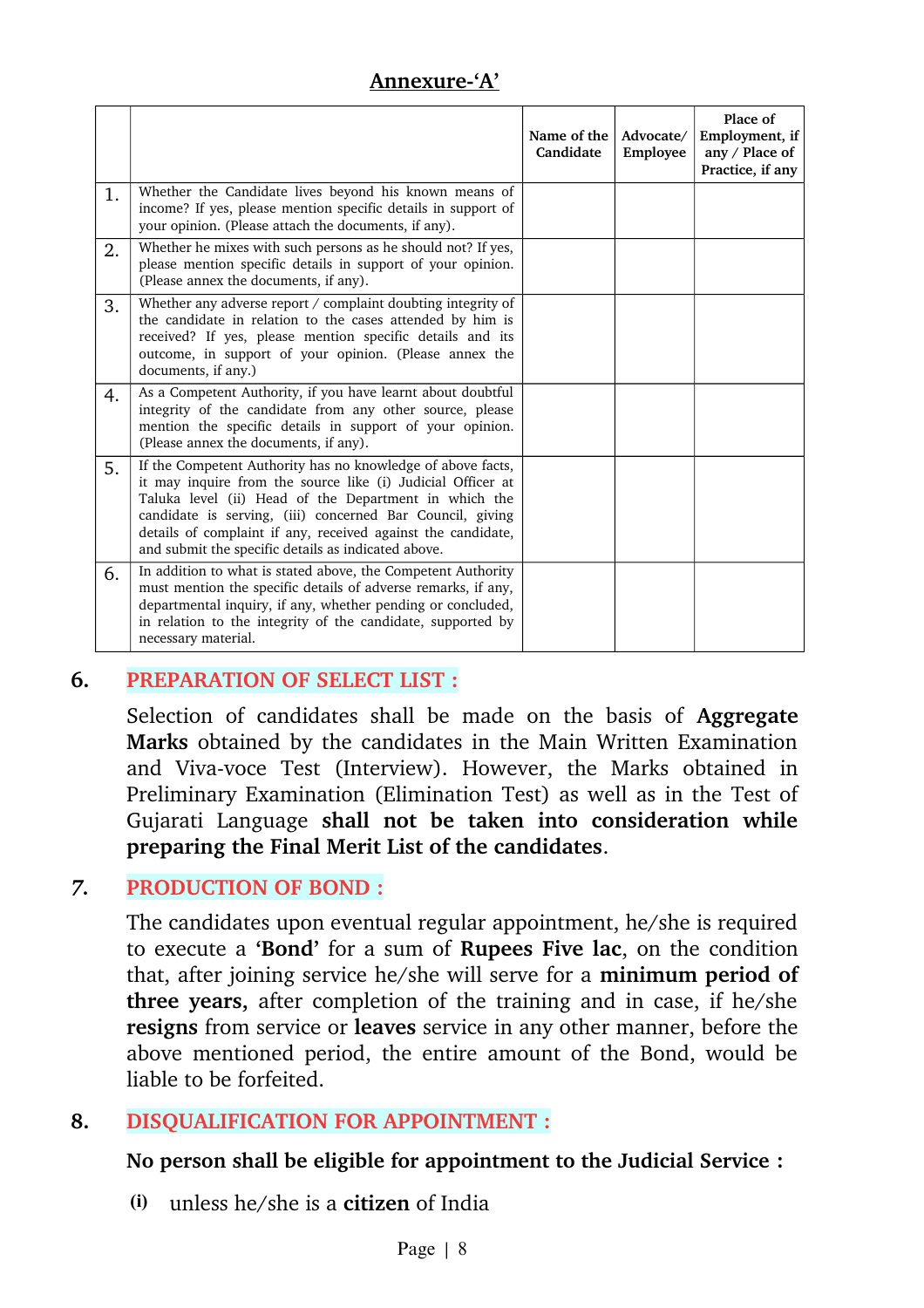- **(ii)** if he/she is **dismissed** from Service by the Central Government or any State Government or U.Ts. or any High Court or Statutory or Local Authority.
- **(iii)** if he/she has been **convicted** of an offence involving moral turpitude or who is or has been permanently **debarred** or disqualified by the High Court or the Union/State Public Service Commission(s) or by any Recruiting or Examination Conducting Authority from appearing in Examinations or Selections.
- **(iv)** if he/she directly or indirectly **influences** the Recruiting Authority by any means, for his/her candidature.
- **(v)** if he is a man, has **more than one wife** living, and if a woman has married **a man** already having **another wife**.

# **9. PROCEDURE FOR A CANDIDATE, TO KNOW THE MARKS OBTAINED IN THE WRITTEN TEST(S), CONDUCTED BY THE HIGH COURT :**

If any candidate applies under the provisions of the Right to **Information Act**, **2005**, to know the Marks obtained in a Written Test conducted by the High Court, the procedure mentioned below, should be followed, as per the decision of the Competent Authority :

- **(i)** Candidate must apply with requisite Fees to the **'Public** Information Officer', High Court of Gujarat, Administrative Building, Sola, Ahmedabad – 380 060.
- **(ii)** Such candidate can apply **only for his / her own Marks.**
- **(iii)** Marks obtained in Preliminary and other Examinations shall be given only **after declaration of the Final results.**
- **(iv)** In view of the provisions of **Section 8(j)** of the Right to Information Act, 2005, Marks obtained by any other candidate cannot be supplied **to a third party / candidate.** No information can be given even with regard to Marks obtained by the **last candidate** selected.
- **(v)** Results of all **successful candidates** will be published through **Internet**, but results of unsuccessful candidates will not be shown on Internet.
- **(vi)** On a request made as aforesaid, information of Marks obtained, will be furnished on specific Application by a candidate, whether successful or unsuccessful in such Test/Examination, only after **Final Selection and publication of Merit List / Select List.**

#### **10. GENERAL INSTRUCTIONS :**

**a)** No communication / correspondence shall be entertained from any Candidate, during the Recruitment Process.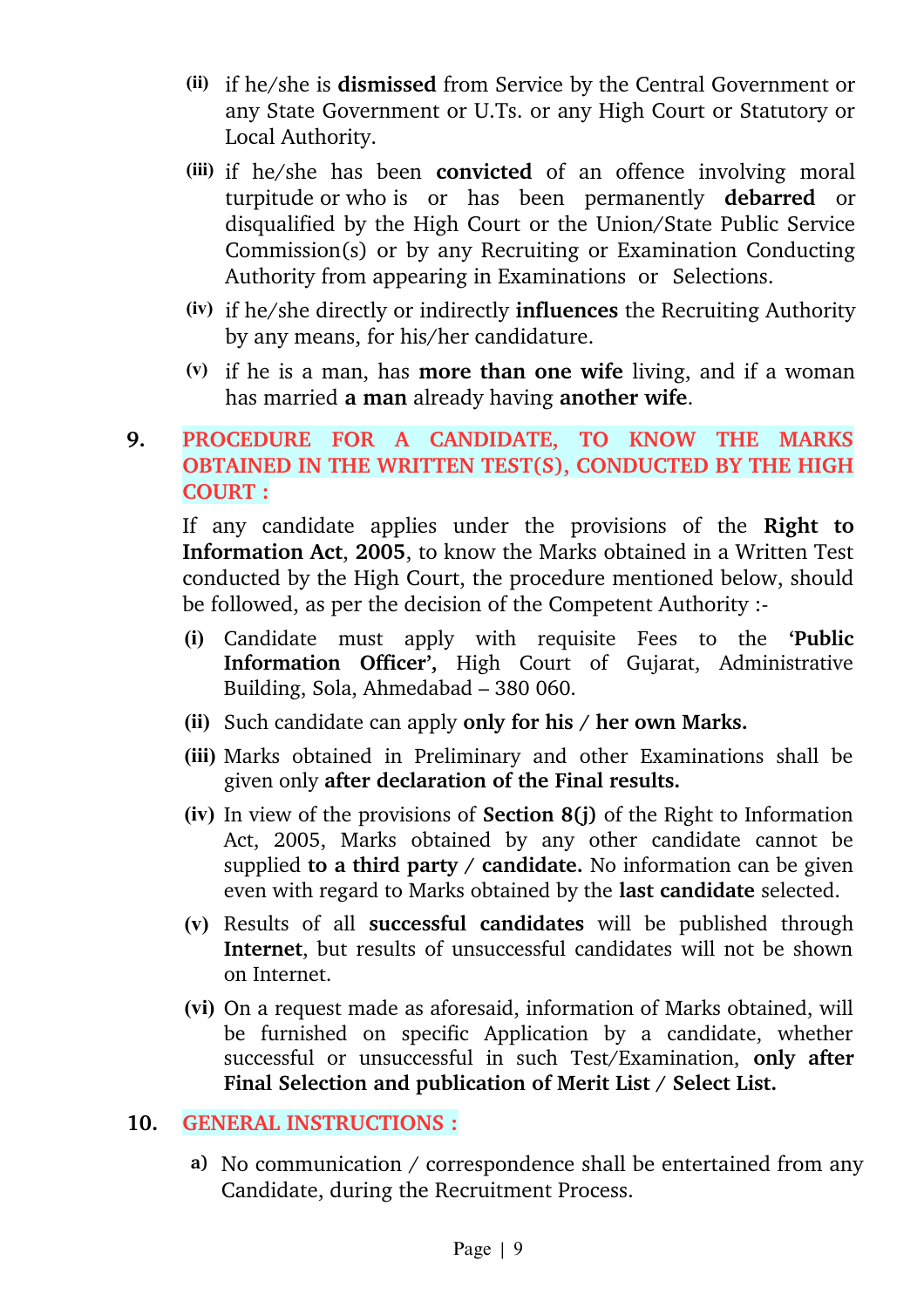**b)** Candidates belonging to General Category, who are born **between 04/05/1977 and 04/05/1987** and the candidates belonging to Reserved Categories **(SC/ST/SEBC)** as well as **Locomotor Disabled Persons and Ex-Servicemen,** who are born between **04/05/1974 and 04/05/1987,** shall only be eligible to apply**.**

#### **Note :**

In view of the Government in General Administrative Department Resolution No. CRR/11/2021/450900/G.5, dated 14/10/2021, it has been decided by the High Court to grant Age Relaxation of 01 Year in upper Age Limit in the instant Recruitment Process.

- **c)** The Candidates who have **successfully submitted Online Applications,** shall only be eligible for appearing at the Preliminary Examination, Main Written Examination and/or Viva-voce Test, subject to their qualifying therein.
- **d)** The **decision of the High Court** as to the **eligibility** or otherwise of a candidate for admission to the Preliminary Examination, Main Written Examination and/or Viva-voce Test, shall be final. No candidate, to whom a Certificate of Admission viz. 'e-Call-Letter**cum-Admission Slip'** has not been issued by the Recruiting Authority, shall be admitted for the Examination concerned.
- **e)** The candidates shall have to appear **at their own expenses** for the Preliminary Examination/Main Written Examination and Viva-voce Test, (if called for), at the place and time, that may be decided by the High Court.
- **f)** Benefit of relaxation in **Upper Age limit & Fees** shall be granted to the **Locomotor Disabled Persons**, provided that **Certificate** in respect of the Disability issued by the Competent Authority of the State, is produced by the candidate as and when called for, whereas, relaxation in **upper age limit** shall be granted to the **Ex-Servicemen**, provided **Certificate/Identity Card** in that respect, is produced by the candidate as and when called for.
- **g)** The list of **eligible/shortlisted candidates** will be placed on **High Court website** as well as **HC-OJAS** portal, at the relevant time.
- **h)** For any exigency arising in the interregnum phases between the Recruitment Process, no request by e-mail or otherwise, will be entertained for conducting re-test, under any circumstances.
- **i)** Candidates shall be **required to download** their respective **eCallletters** from **HC-OJAS** Portal, by using their respective Advertisement Number, Confirmation Number and Date of Birth, for appearing at the respective Examination/Viva-voce Test, during the specified period.
- **j)** Candidate **shall have to produce,** at the time of **appearing** for the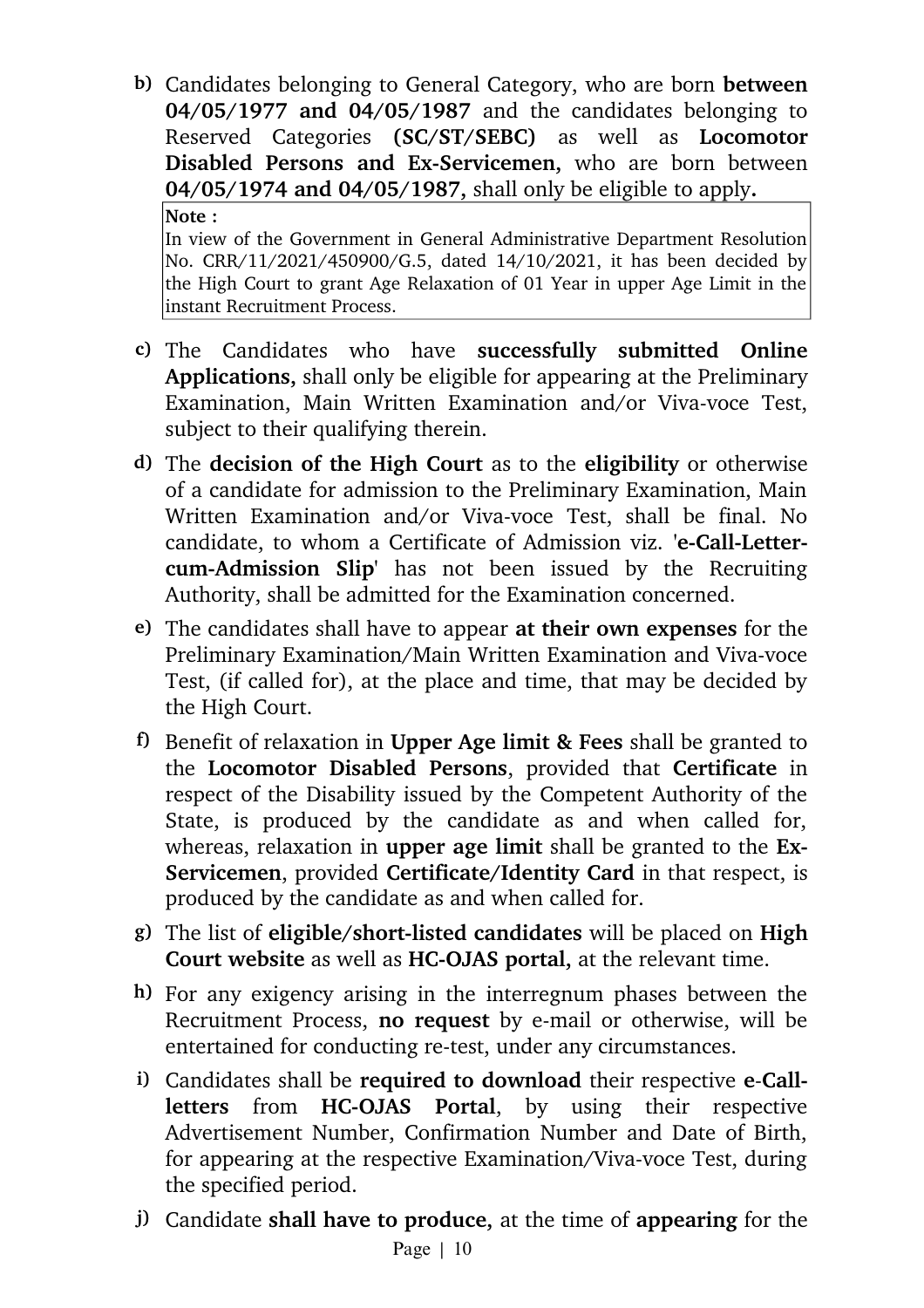Preliminary / Main Written Examination/ Viva-voce Test, copies of the relevant **FIR**; **Police Complaint**; details of **Civil/Criminal Case**, filed against them, if any, AND an **Identity proof** i.e. either the 'ID Card issued by Election Commission of India' or 'Bar Council of the State' or 'PAN Card' or valid 'Driving License', **in** original, along with the print out of the 'e-Call Letter-cum-**Admission Slip'.**

**k) Entry** in the **Compound of the Examination Centre** with **Mobile/Cell Phones, Tablets, Laptop, electronic gadgets, etc. is strictly prohibited.**

A candidate who is found indulging in unfair practices, viz. copying or misconduct during the course of examination, using electronic gadgets or Mobile Phones etc., tampering with Question Paper, influencing any person concerned with the Preliminary Examination (Elimination Test) or Written Examination or Personal Interview, **will be debarred from appearing for Preliminary Examination (Elimination Test) or Main Written Examination or Viva-voce Test**, as the case may be, for that Examination or **for any number of years or permanently**, as may be decided by the High Court.

- **l) Result** of all Tests/Examinations, will be made available on the **HC-OJAS Portal** and/or by any other mode that may be decided by the High Court, at the relevant time.
- **m)** The Marks obtained by the Candidate concerned at various stages of the instant Recruitment Process shall be made available to the concerned candidates, by providing a link to a webpage on the HC-OJAS Portal with individual password (OTP–One Time Password), via SMS on his/her Registered Mobile Number, after the conclusion of the Selection Process. However, the Marks of the Candidate(s) whose candidature(s) has/have been rejected by the High Court, shall not be disclosed.
- **n) Mere success** in the Test/Examination, shall not confer any **right to Appointment,** and no candidate shall be appointed to the post unless the Recruiting Authority and/or Government is satisfied, after such **inquiries,** as may be considered necessary, that the candidate is **suitable** in all respects for Appointment to the post.
- **o)** Candidate should obtain the requisite **Practice/Experience Certificate** from the Competent Authority **after publication of result of Main Written Examination**.
- **p) At present, Candidates shall not send** copies of any testimonials/documents to the High Court. They shall produce, '**Print out' of the Online Application,** alongwith following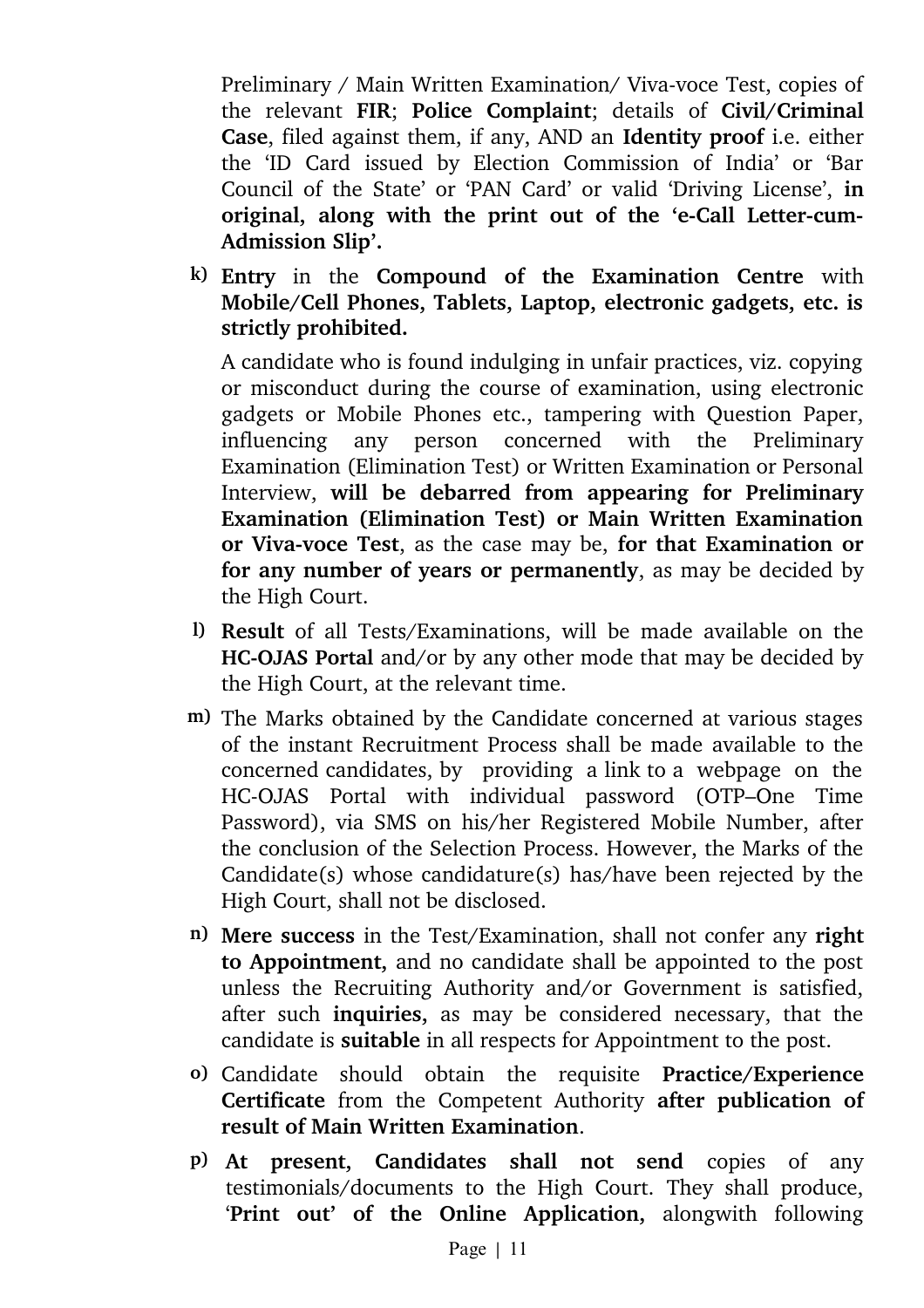**original Testimonials/Certificates as well as one set of self attested photo copies thereof, and recent passport size photograph, at the time of Viva-voce Test,** to be conducted by the High Court, i.e. :

- **(i)** Print out of the duly filled-in 'Online Application'.
- **(ii) School Leaving Certificate / Birth Certificate** issued under Birth & Death Registration Act.
- **(iii)** Educational qualifications i.e. **Marksheet and Certificates** of SSCE, HSCE, Final Year of Graduation, LL.B., Post Graduation/ Post Graduation in law etc., as may be applicable.
- **(iv) Sanad** issued by the Bar Council.
- **(v) Certificates possessing Basic Knowledge of Computer Application/ Operation** issued by Government or Private Institute as set out by Government of Gujarat in General Administration Department Resolution Nos. PRCH-102005-1532-C, dated 30/09/2006 and No. CRR-10-2007-120320-G.5, dated 13/08/2008.
- **(vi) Certificate/s** issued by the Competent Authority of the State of Gujarat, in respect of candidates belonging to Reserved Category (SC/ST/SEBC), as may be applicable and also valid 'Noncreamy layer' certificate, in case of those belonging to Socially & Educationally Backward Classes.
- **(vii)** In case of **Locomotor Disabled** Candidate (a) a Certificate from the Competent Authority to the effect that he/she has not less than 40% disability and (b) a Certificate from the Standing Medical Board at Ahmedabad, to the effect that he/she would be able to perform the duties to the post, in question.
- **(viii) Government Gazette,** showing change in name/surname etc, if any.
- **(ix) Two** Original Character Certificates given, not more than **06 months prior to the date fixed for Viva-voce Test**, from two respectable persons being Professionals / Dignitaries like Doctor, Engineer, M.L.A., M.Ps., unconnected with his/her College or University and not related to him/her, certifying his/her character.
- **(x) 'Income Tax Returns'** of the last Three Financial years.
- **q) Practice/Experience Certificate,** in **original,** issued by :
	- **(i)** the **Secretary General of the Supreme Court of India** or any other Officer, authorized by him in case of Advocates practicing in the Supreme Court of India;
	- **(ii)** the **Registrar General or equivalent authority** of the respective High Courts, in case of the Advocates practicing in the Courts outside the State of Gujarat;
	- **(iii)** the **Registrar General, High Court of Gujarat**, in case of Advocates practicing in the High Court of Gujarat;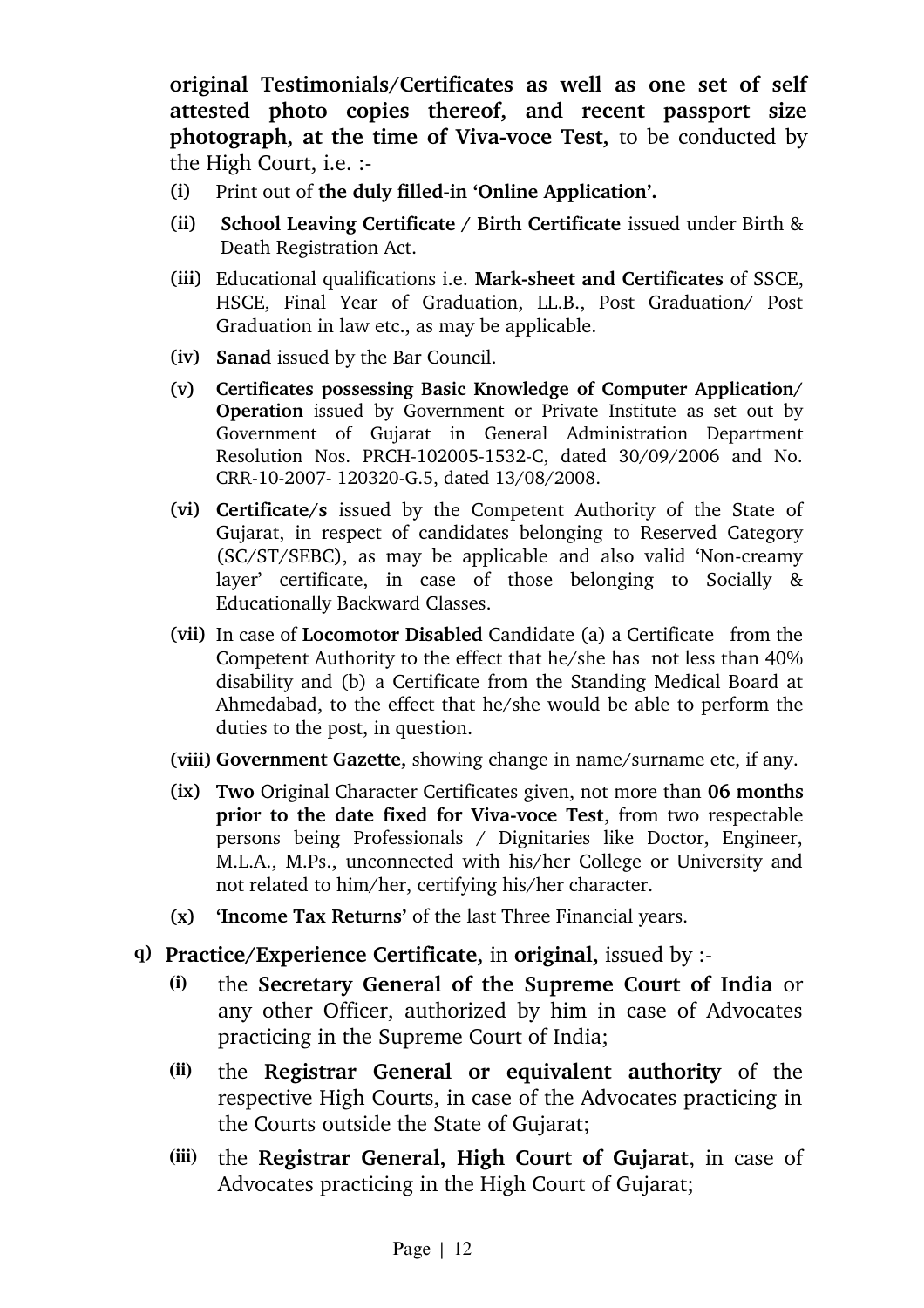- **(iv)** the concerned **Principal District Judge of the District,** in case of Advocates practicing in District Court and/or Taluka Courts of the District concerned, in case of the Advocates practicing in the Courts in the State of Gujarat and;
- **(v)** the concerned **Principal Judicial Officers of the Courts in the City of Ahmedabad,** in case of Advocates practicing in the City Courts at Ahmedabad, as may be applicable;
- **(vi)** in case of **Assistant Public Prosecutor or Public Prosecutor/Assistant Government Pleader**,, the Certificate shall be issued by the Authority being the **Principal Judicial Officer** heading the establishment / institution concerned, in consultation with the authority of the respective establishment as the case may be;

**Practice / Experience Certificate** must be in the following manner:

#### **CERTIFICATE**

This is to certify that Mr./Ms (mention name), Advocate has been continuously practicing since (mention date) . As such he/she has completed *(mention No. of year)* years' Practice immediately preceding the last date of submission of Online Application. (mention name)

This certificate is issued on the basis of the record available with the office of the undersigned for producing before the High Court for recruitment to the cadre of District Judge pursuant to the Advertisement dated 12/04/2022.



Date : (the court) Signature of Competent Authority Name of the Court:

Note : The Competent Authority, before issuing Certificate shall verify from Court Matters about the actual Practice period.

- **r)** While applying Online for the post, the Applicant should ensure that he/she fulfills the **eligibility and other norms** mentioned above and that the **particulars** furnished by him/her are **correct** in all respects. In case it is detected at any stage of recruitment that a candidate does not fulfill the eligibility norms and/or that he/she has suppressed / twisted or truncated any material facts, his/her candidature will stand cancelled. If any of these shortcomings is detected even after Appointment, his/her Service will be liable to be terminated.
- **s)** Candidate should preserve his/her **Application Number** and **Confirmation Number** after submitting Online Application, for future correspondence as well as for downloading the 'e-Call-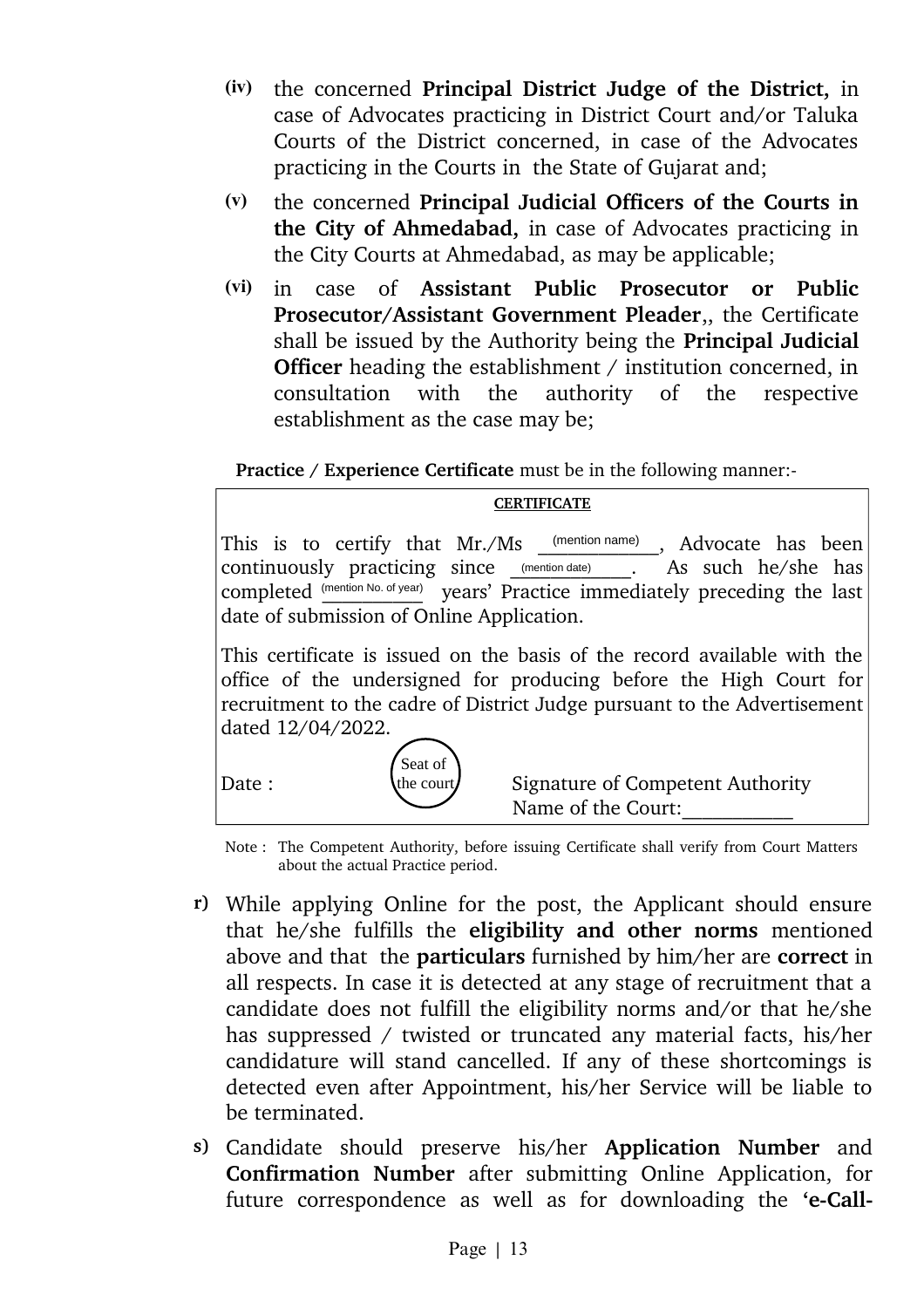**Letter'** for appearing at Preliminary Examination / Main Written Examination / Viva-voce Test.

- **t)** Candidate should scan his/her **photograph** having **5 c.m. height and 3.6 c.m. width (15kb)** & **signature** having **2.5 c.m. height and 7.5 c.m. width (15kb)** in **JPG format** for uploading the same at relevant space on the Application.
- **u)** The candidate shall fill up the required **data** in the Online Application, in accordance with the '**Instructions**'.
- **v)** Candidates are advised in their own interest to apply Online **much before the closing date and not to wait till the last date to avoid the possibility of disconnection/inability/failure** to log on the High Court's website on account of heavy load on Internet/Website.
- **w) High Court does not assume any responsibility for the candidates not being able to submit their Applications within the last date on account of the aforesaid reasons or for any other reason beyond the control of the High Court.**
- **x)** A candidate shall not apply **more than once**, for any reason at all.
- **y)** Candidate should take out **Two** 'Print outs' of the Online Application for his/her record and future requirement, before the Closing Date of Registration.
- **z)** Applications which do not comply with the 'Instructions**'** shall be **summarily rejected**.

# **11. HOW TO APPLY :**

- **(a)** All eligible Candidates should apply **'Online',** through the link provided on High Court Websites www.gujarathighcourt.nic.in **OR** in https://hc-ojas.gujarat.gov.in in the prescribed format.
- **(b)** Candidate should have his/her own 'registered' **Mobile Number** and the same should be kept active during the entire recruitment process, as **'SMS' Alerts** for the Tests, are also likely to be notified on the said Mobile Number, so registered in the Online Application.
- **(c)** Steps for submitting Online Application through the **HCOJAS Portal :**
	- (i) Fill up all the 'Fields' given in Online Application, carefully, as per the **Instructions**, after thoroughly reading & understanding the entire Detailed Advertisement & the Instructions given at the appropriate places.

 *The Candidate should specifically indicate 'Yes' or 'No' in the Field, "whether you have passed Secondary as well as Higher Secondary Examination with subject of Gujarati (Higher Level/ First Language at both stages)"*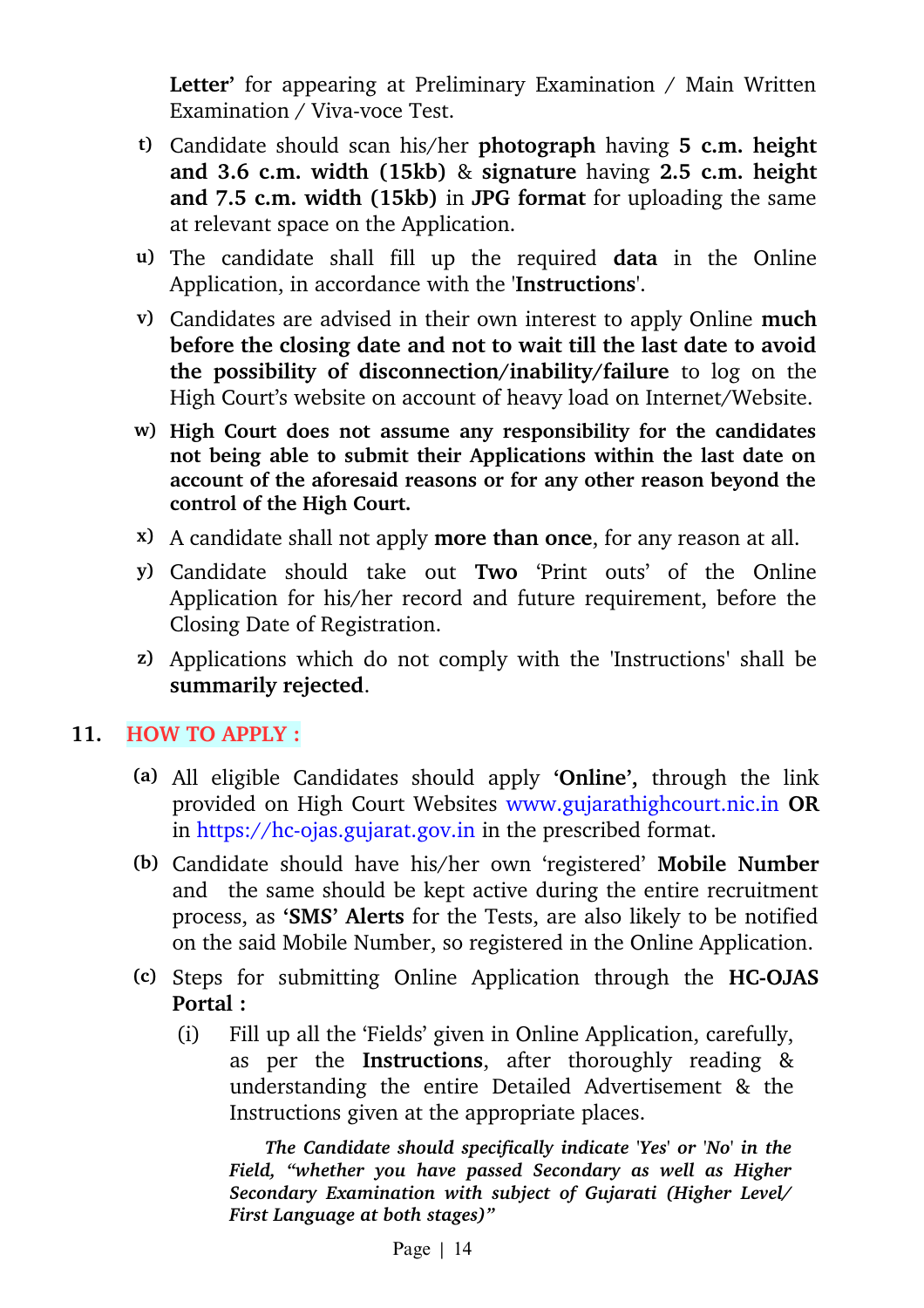- (ii) **'Save'** the Online Application, by clicking 'save' button.
- (iii) Thereafter, **a new window** will be opened which displays Candidate's Application Number. This means, the Application has been saved. Candidates shall therefore **note down the entire string of the Application No. (e.g. HCG/2022/96/11111**). In this window, by clicking **'Show** Application Preview' Button, preview of the Application will be displayed on the screen of the Computer.
- (iv) Thereafter, by using **Application No. and Date of Birth,** candidate is required to Upload his/her '**Scanned Photograph' (latest) and 'Scanned Signature'** in the stipulated size & format **[refer item 10(u)**]. The Candidate shall ensure that, the uploaded 'Photograph' & 'Signature' are distinctly recognizable, after uploading.

**Note:** Please ensure that the *'Scanned Signature'* of the Candidate alone is uploaded, which shall be verified by the High Court, at each stage, and if the **'Scanned Signature'** does not match with the signature of the Candidate, at the time of successive verification during the Recruitment Process, his/her Candidature is likely to be rejected forthwith.

- (v) If necessary, by using the respective Application Number and Date of Birth, a candidate can edit his/her 'Online Application', through 'Edit Application' option until he/she **confirms** the 'Online Application', by clicking the **'Confirm Application'** button. Please note that, after such **'Confirmation',** further editing of one's Online Application, **will not be possible.**
- (vi) Please Note that only after **'Confirmation and Payment of requisite Examination Fees'**, the 'System' will register your 'Online Application', which will be considered valid.
- (vii) Thereafter, Candidate will get a SMS communication, conveying to him/her the Confirmation Number, on the 'registered' Mobile Number. This Confirmation Number should be securely 'preserved' by the Candidate, till the end of the Recruitment Process, for downloading the 'e-Call-letter-cum-Admission Slip' etc.
- (viii) The Candidate is now required to pay the requisite Fees by clicking "Print Application/Pay Fee" Button. Carefully follow the Instructions/Help given thereat. Select the Mode of Payment i.e. Online Payment or SBI Branch : Offline-Cash (Challan will be generated Online, by Selecting 'Cash' Option)